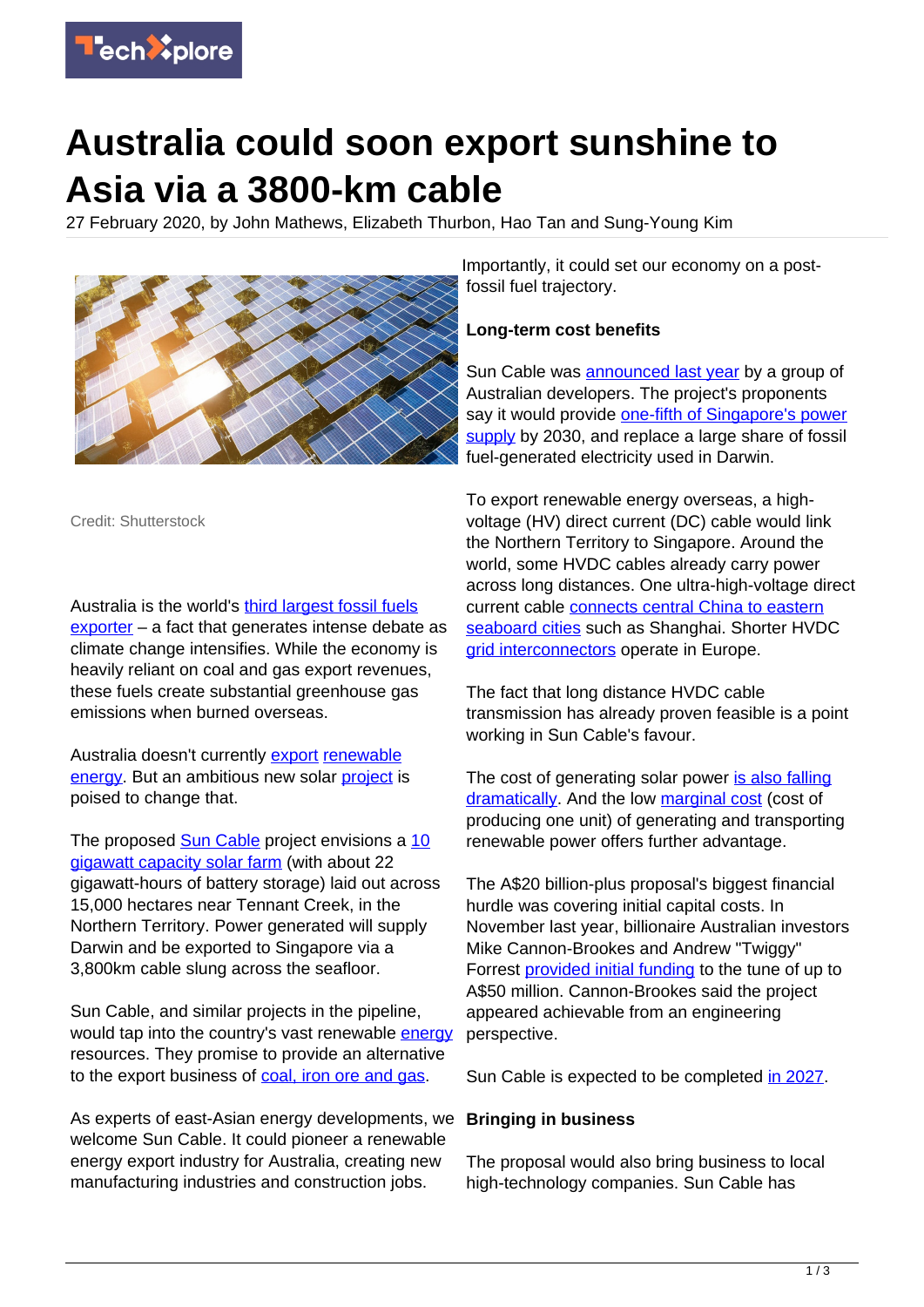

[contracted with Sydney firm 5B](https://5b.com.au/news/press-release-5b-sun-cable-announce-plans-worlds-largest-solar-farm-northern-territory-australia/), to use its "solar array" prefabrication technology to accelerate the building of its [solar farm.](https://techxplore.com/tags/solar+farm/) The firm will pre-assemble projects export electricity to Asia through sharedsolar panels and deliver them to the site in containers, ready for quick assembly.

The Northern Territory government has also shown support, granting Sun Cable ["major project"](http://newsroom.nt.gov.au/mediaRelease/31259) status. This helps clear potential investment and approval barriers.

Across Australia, similar renewable energy export plans are emerging. The Murchison Renewable Hydrogen Project in Western Australia will use energy [produced by solar and wind farms to create](https://new.siemens.com/au/en/company/press-centre/2019/murchison-renewable-hydrogen-project.html) [renewable hydrogen](https://new.siemens.com/au/en/company/press-centre/2019/murchison-renewable-hydrogen-project.html), transported to east Asia as liquid hydrogen.

Similarly, the planned [Asian Renewable Energy](https://asianrehub.com/) [Hub](https://asianrehub.com/) could have renewable hydrogen generated in Western Australia's Pilbara region at 15 gigawatts. This would also be exported, and supplied to local industries.

These projects align with the Western Australian government's ambitious [Renewable Hydrogen](http://www.drd.wa.gov.au/Publications/Documents/wa_renewable_hydrogen_strategy.pdf) [Strategy](http://www.drd.wa.gov.au/Publications/Documents/wa_renewable_hydrogen_strategy.pdf). It's pushing to make clean hydrogen a driver for the state's export future.

## **Reliable solutions**

Generating and transmitting power from renewable resources avoids the energy security risks plaguing fossil fuel projects. Renewable projects use manufactured devices such as solar cells, wind turbines and batteries. These [all generate energy](https://www.nature.com/news/economics-manufacture-renewables-to-build-energy-security-1.15847) [security](https://www.nature.com/news/economics-manufacture-renewables-to-build-energy-security-1.15847) (a nation's access to a sufficient, affordable insurmountable. And within the decade, Sun Cable and consistent energy supply).

Australia controls its own manufacturing activities, and while the sun may not shine brightly every day, its incidence is predictable over time. In contrast, oil, coal and gas supply is limited and heavily subject to geopolitical tensions. Just months ago [in](https://www.aljazeera.com/news/2019/09/saudi-oil-attacks-latest-updates-190916102800973.html) [the Middle East](https://www.aljazeera.com/news/2019/09/saudi-oil-attacks-latest-updates-190916102800973.html), attacks on two major Saudi Arabian oil facilities impacted 5% of global oil supply.

#### **Renewing international links**

Apart from exporting electricity produced on its own solar farm, Sun Cable could profit from letting other cost use of its infrastructure.

This would encourage future renewable energy exports, especially to the energy-hungry [ASEAN](https://asean.org/) [nations](https://asean.org/) (Association of Southeast Asian Nations) – Indonesia, Malaysia, the Philippines, Singapore and Thailand.

This would strengthen Australia's economic relationships with its ASEAN neighbours – [an](https://www.eastasiaforum.org/2019/12/18/grand-opportunities-for-australias-hydrogen-industry-and-for-a-strategic-regional-rebalancing/) [importantc geo-economic goal.](https://www.eastasiaforum.org/2019/12/18/grand-opportunities-for-australias-hydrogen-industry-and-for-a-strategic-regional-rebalancing/) In particular, it could help reduce Australia's **growing [export dependence](https://www.abc.net.au/news/2019-01-15/china-economy-slowdown-will-affect-australia/10716240)** [on China](https://www.abc.net.au/news/2019-01-15/china-economy-slowdown-will-affect-australia/10716240).

However, as with any large-scale project, Sun Cable does face challenges.

Other than raising the remaining capital, it must meet interconnection standards and safety requirements to implement the required infrastructure. These will need to be managed as the project evolves.

Also, since the power [cable](https://techxplore.com/tags/cable/) is likely to run along the seabed under Indonesian waters, its installation will call for [strategic international negotiations.](https://www.mdpi.com/1996-1073/11/1/200/pdf) There has also [been speculation](https://www.alicespringsnews.com.au/2019/11/23/20bn-sun-cable-has-national-security-risks-expert-warns/) from mining interests the connection could present national security risks, as it may be able to send and receive "performance and customer data." But these concerns cannot be validated currently, as we lack the relevant details.

Fortunately, none of these challenges are could make the export of Australian renewable energy a reality.

This article is republished from **[The Conversation](http://theconversation.com)** under a Creative Commons license. Read the [original article](https://theconversation.com/it-might-sound-batshit-insane-but-australia-could-soon-export-sunshine-to-asia-via-a-3-800km-cable-127612).

Provided by The Conversation